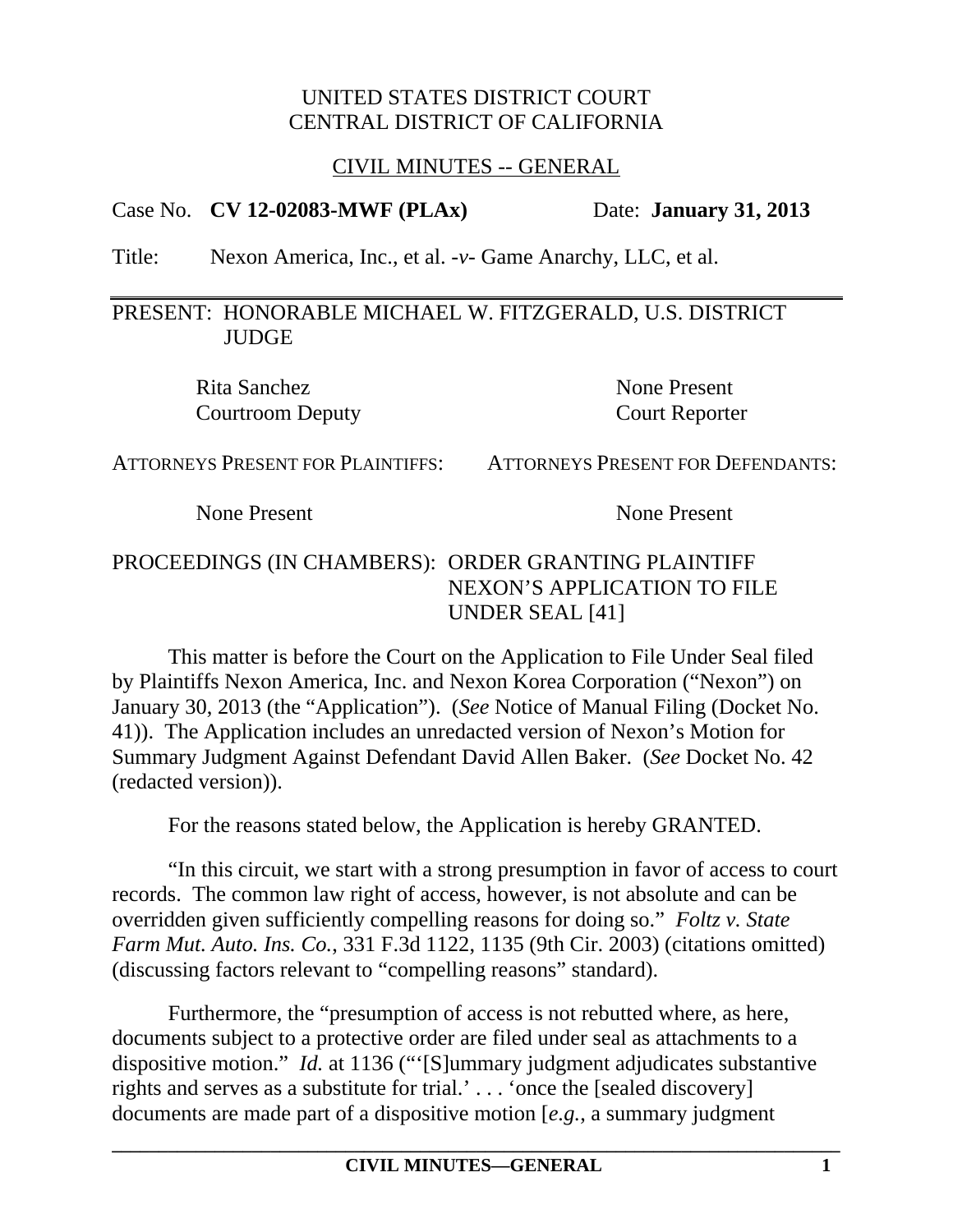### UNITED STATES DISTRICT COURT CENTRAL DISTRICT OF CALIFORNIA

### CIVIL MINUTES -- GENERAL

# Case No. **CV 12-02083-MWF (PLAx)** Date: **January 31, 2013**

Title: Nexon America, Inc., et al. -*v*- Game Anarchy, LLC, et al.

motion ruled upon by the court] . . . they lose their status of being raw fruits of discovery,' and no longer enjoy protected status 'without some overriding interests in favor of keeping the discovery documents under seal.'" (citations omitted)); *cf.* Cal. R. Ct. 2.550 (distinguishing between "discovery materials that are used at trial or submitted as a basis for adjudication of matters" and those used as part of "discovery motions or proceedings").

Nexon argues that the documents proposed to be filed under seal were designated as "Confidential" or "Highly Confidential" pursuant to the Protective Order entered in this case, or that the documents contain descriptions of such confidential information. But, in the absence of the proper showing, the Court will not assume that documents designated as "Confidential" (or "Highly Confidential") pursuant to a protective order should be protected from disclosure.

However, Nexon's Application goes on to make the required showing under the "compelling reasons" standard. These documents contain information regarding trade secrets such as source codes and software security measures, as well as certain financial data and third-party customer, personal financial information.

Accordingly, the Court ORDERS that the following documents are hereby accepted as filed under seal:

- Declaration of Peter J. Creath in Support of Plaintiffs' Motion for Summary Judgment Against Defendant David Allen Baker;
- Exhibit C to the Declaration of Peter J. Creath in Support of Plaintiffs' Motion for Summary Judgment Against Defendant David Allen Baker;
- Exhibits 21 26 to the Declaration of Bradley J. Mullins;
- Unredacted version of the Notice of Motion and Motion of Plaintiffs for Summary Judgment against Defendant David Allen Baker; and,